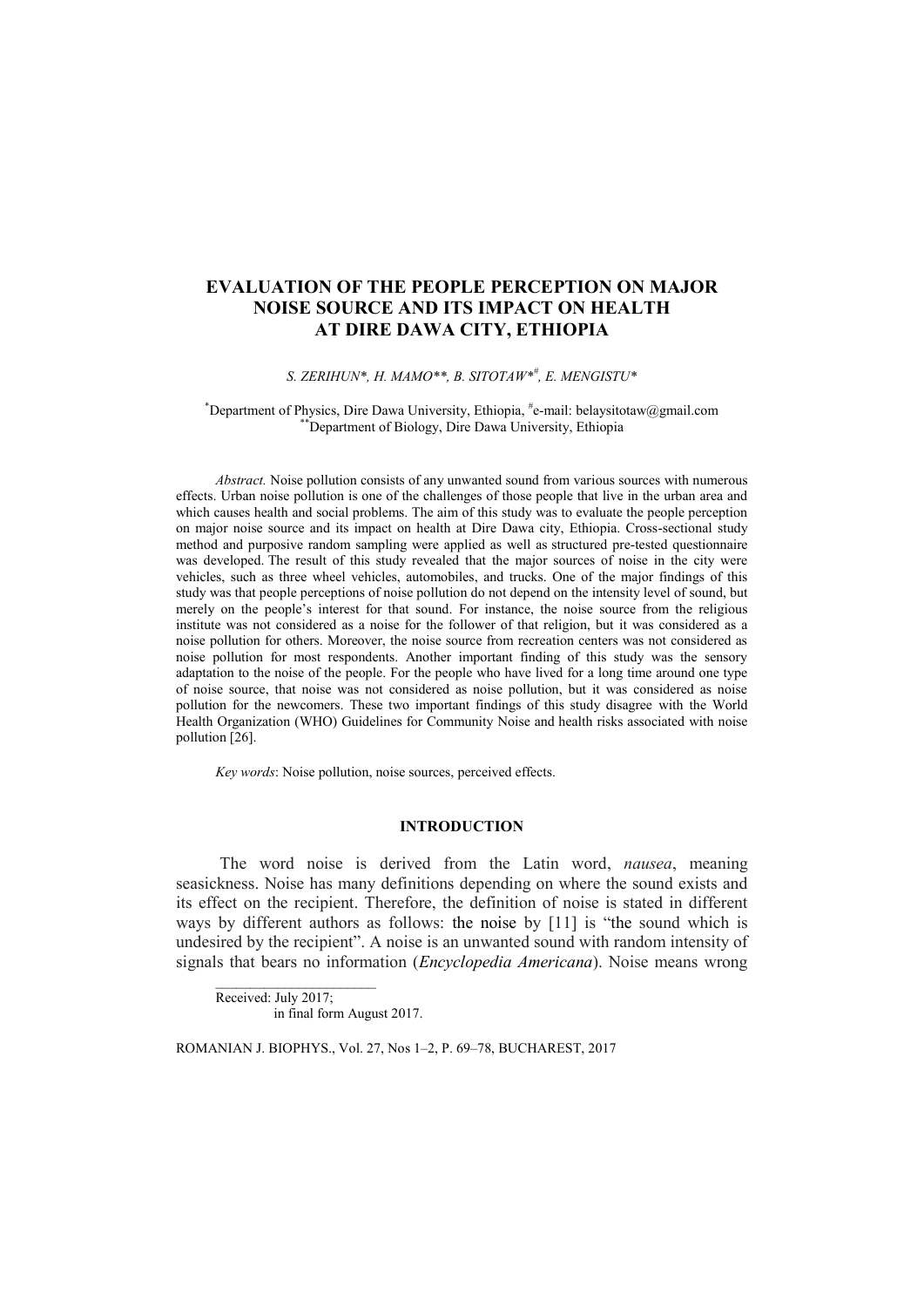sound in the wrong place at the wrong time [20]*.* Noise pollution may be defined as unwanted sound which gets damped into the atmosphere without regarding the adverse effects it may have. Noise is an unwanted sound that creates annoyance and interferes in conversation, disturbs sleep and the teaching-learning process, reduces work efficiency, causing stress and challenges the public health. One could say that the noise is a silent killer growing day-by-day [27]. Noise is any sound independent of loudness that may produce undesired physiological or psychological effects on individuals and may interfere with the social ends of an individual or of a group. These ends include all human activities, communication, work, rest, recreation, and sleep [18]. Therefore, the noise is generally defined as an unwanted or harmful sound that causes general physical and psychological health problems. Sound becomes unwanted when it either interferes with normal activities such as sleeping, conversation, or disrupts or diminishes one's life quality.

In urban areas, the problem of noise pollution is ranked to be the third next to air and water pollution [15]. Urban noise pollution is one of the problems of the people who live in urban area and it is one of the causes of health and social problems. Urban noise levels are a complex mixture of noise from transportation, factories, commercial advertisement, machines, and people. There are many adverse effects of excessive noise or sudden exposure to noise, such as indiscriminate use of horn by the vehicles and widespread use of loud speakers in social and religious ceremonies. The excessive noise may cause deafness, nervous breakdown, mental disorder, high blood pressure, head-aches, dizziness, inefficiency and insomnia [5]. In addition, [15] reported that even a relatively low level of noise adversely affects human health. For example, it may cause hypertension, disrupt sleep and hinder cognitive development in children [12]. The effects of excessive noise could be also so severe that either a permanent loss of memory or a psychiatric disorder might occur [25].

Among the urban noise sources, the road traffic noise is the highest contributor to noise pollution. It is also the big challenge for urban planners and environmental engineers to overcome road traffic noise in cities [21]. A continuous high level of noise can cause serious stress on the auditory and non-auditory, and on the nervous system of the city dwellers [3, 22]. It is also a leading cause of great annoyance for exposed population due to the poor conditions of car engine exhaust [7]. In addition, there are various studies carried out on road traffic noise pollution, which causes severe physiological and psychological health problems such as, irritation, human performance and actions, hypertension, heart problems, tiredness, headache, and sore throat respectively [15]. Though, noise pollution is a slow and subtle killer, especially when it is accompanied by other types of pollution.

Different people are not equally affected by the same noise. There is a vast variation in the individual sensitivity to sound. Moreover, the people are affected differently when they are at home or at work. Most of the people inhabiting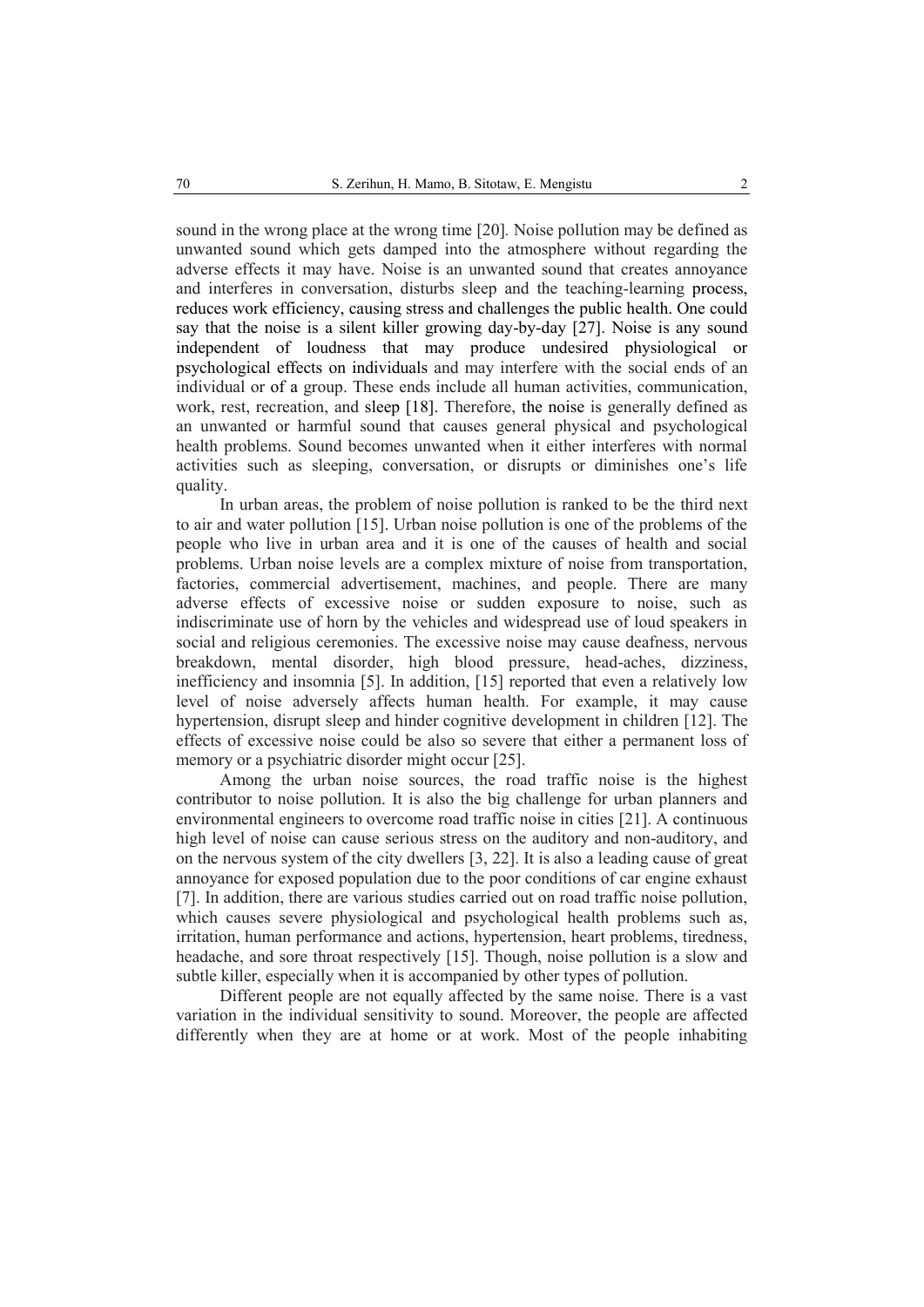metropolitan cities or big towns and those working in factories are susceptible to the adverse effects of noise. The problem of noise pollution is lesser in small towns and villages than in main towns across the country. But, those individuals residing in villages or towns situated along the national or state highways or close to railway tracks do bear the brunt of excessive noise.

The effects of noise have been studied on humans [8, 9], animals [2], and buildings [13]. Noise is also a major factor that should be considered in the design and construction of new transport systems, as well as when improvements are made to the already existing systems [6]. In addition, local authorities and environmentalists should recognize the importance of monitoring trends in noise pollution when developing mitigating plans. As such, there is an obvious need to measure and model noise pollution.

There are several ways that can be utilized for controlling the level of noise. The first way is that the design and technology of equipment could be altered resulting in low noise emission. The second way is that the noise barriers may help us control noise. The third way is to protect receptors of sound by shields. Similarly, body and window planes may be made sound proof. Apart from technology, we may undertake various steps to modify the behavior of users of machines and equipment. Though a legal framework could be enforced to regulate users of equipment, it requires huge resources and good governance. The public education appears to be a good option because the noise problem is a social one [10]. The social survey should be one way of finding out what type of sound mostly upsets people and appears, at present, to be the only method of determining the effects of noise pollution. Today's need is that the careful social surveys should be carried out as soon as possible.

In the developed countries, a lot of actions have been taken to minimize the problems provoked by noise pollution. These actions include noise pollution control legislation/act, regulations, and noise policies [19]*.* In the developing world, the problem is not equally recognized by all countries. Some countries, like Egypt, introduced restrictions to improve environmental conditions. This restriction includes (i) ban on horns, (ii) ban on horns and trucks, (iii) ban on horns, trucks and noisy buses [17].

The Government of Ethiopia has established a comprehensive environmental policy in 1997. The overall policy goal is aimed to improve and enhance the health and quality of life of all Ethiopians. Noise pollution is governed by the Environmental Pollution Control Proclamation 300/2002 [14] and other laws. Even though, there have been a policy and laws addressed to noise pollution which have never been implemented properly. Even more this country has not yet fully recognized noise pollution as human health risk factors [4]. This could be due to the lack of baseline information on the level of noise in industrial, commercial, and residential areas of the urban setting as well as its effect on human health.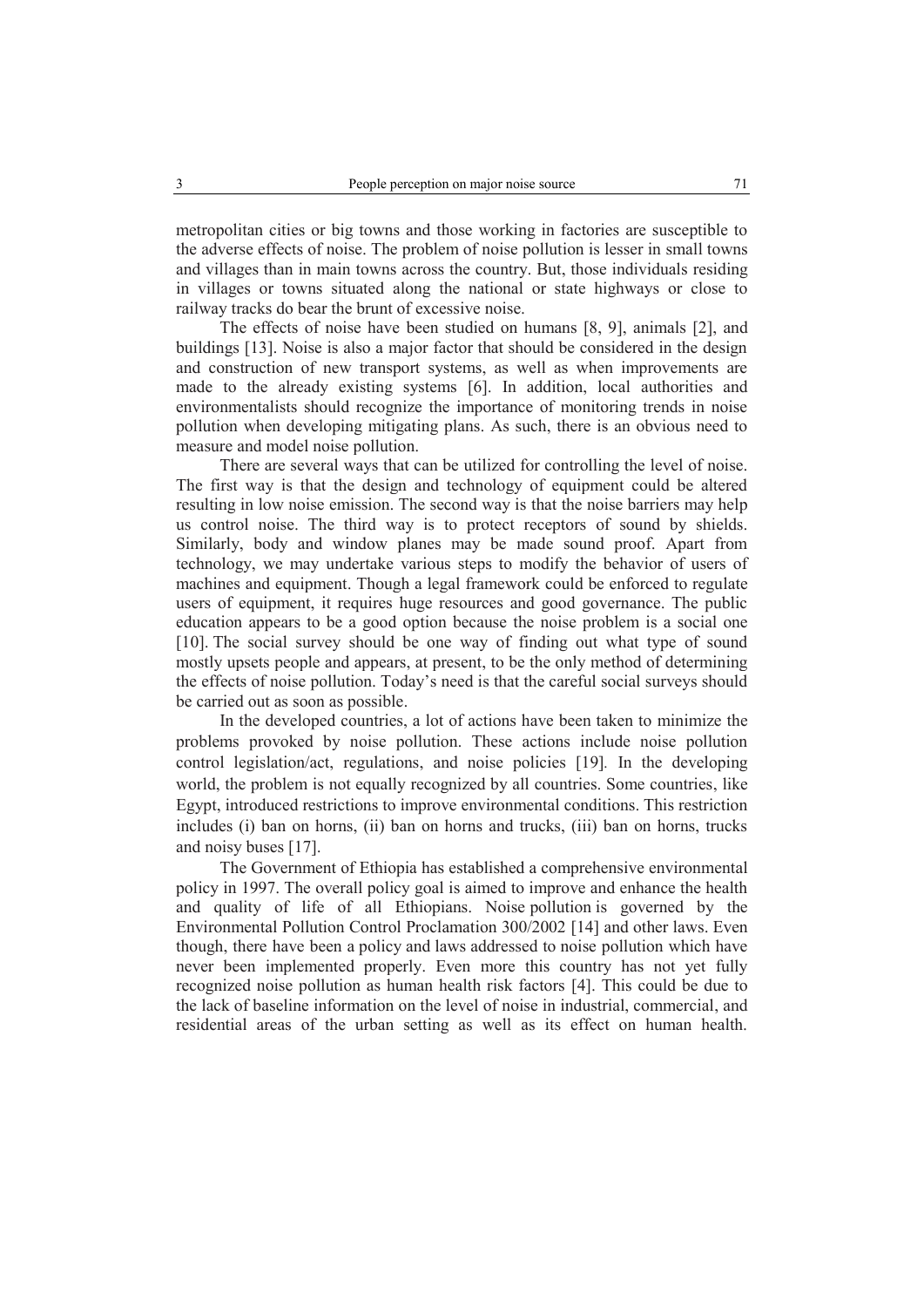However, noise pollution in Addis Ababa has shown a significant change from time to time as evidenced by the increasing number of complaints [1].

Moreover, the study conducted at Dire Dawa city by [23] shows that the magnitude of the noise level in the overall city was very high and above the permissible limits. For example, the result revealed that in the hospital's area, the noise pollution was 103.68 dB and 104.27 dB during the morning and in the afternoon, respectively, which is shown in Table 2. These are due to the change in industrialization, urbanization, population growth, expansion of road network, and an increase in the number of motor vehicles over the last 10 years. Hence, there should be a legal framework to manage noise pollution in hospitals, residential and school area, commercial and religious centers, and other urban areas as well as the development and implementation of legislative measures based on scientific information. Therefore, baseline information on the status of noise pollution level in Dire Dawa city should be generated to support control measures in this specific setting. Therefore, this research was aimed to evaluate and generate baseline information on the people perception on major noise source and its impact on health at Dire Dawa city.

### **MATERIALS AND METHODS**

The measurement work was done using the sound level measurement in Dire Dawa administration for two consecutive months shown in [23].

#### STUDY AREA

The study was conducted at Dire Dawa city located between latitude  $9°27'$ and  $9^{\circ}49'$  North and longitude  $41^{\circ}38'$  and  $42^{\circ}19'$  East, on an average altitude of 1,221 m. There are nine urban administrative units in the city in which the study addresses eight of them. There are about 6,000 three wheel vehicles, hundreds of automobiles and trucks within the city. The city is one of industry colliders selected by the government as it is nearer to port Djibouti and there is a railway which connects the two cities. There is also an international airport nearby. There are at least one mosque and a church in every village that generates announce and preaches religious discourses through loudspeakers and microphones over the head of these spiritual houses.

### SAMPLE SIZE

The required sample size of the study was determined as described by [24] with a 95% confidence interval and 5% desired precision, this corresponding to a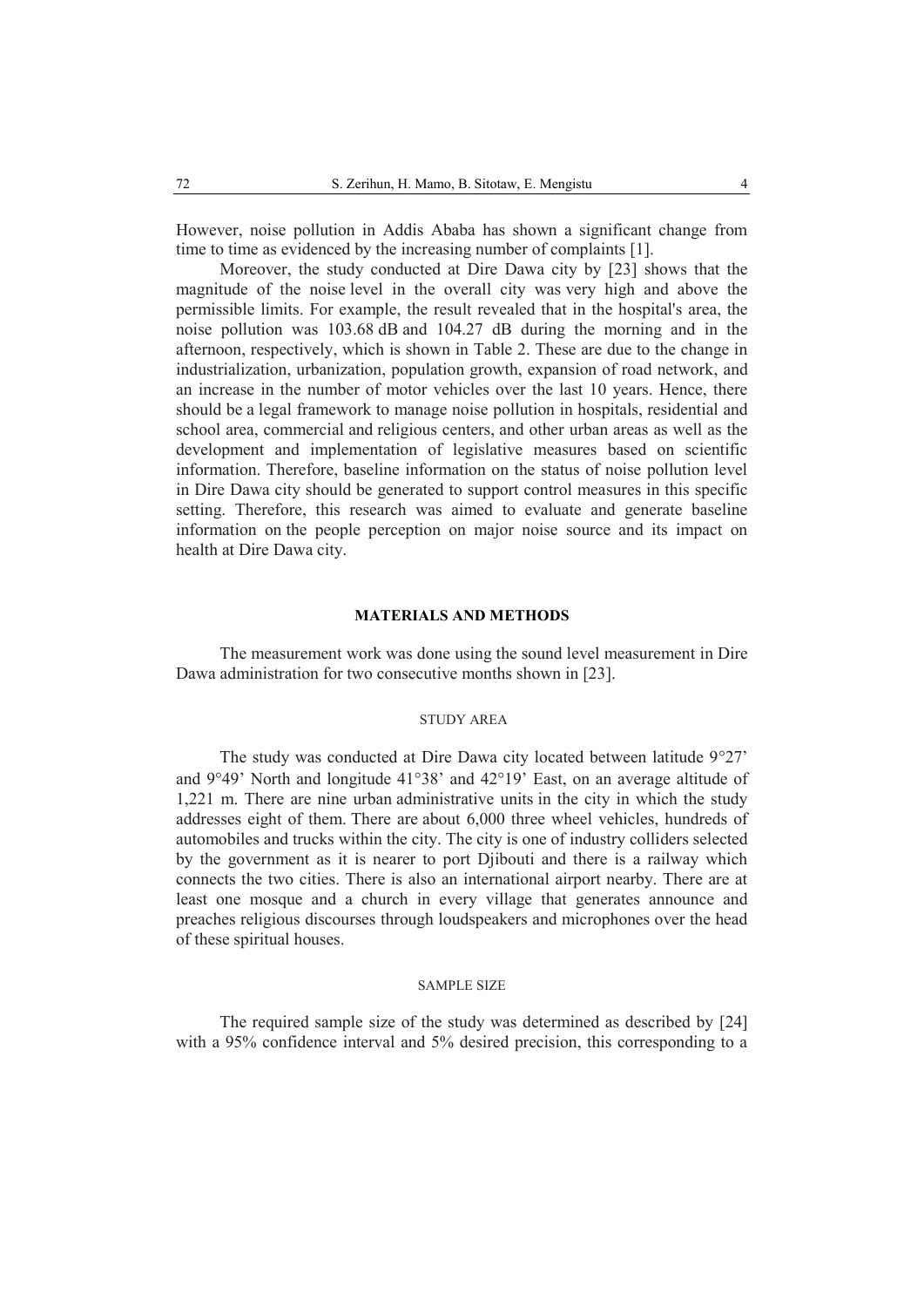required minimum sample size of 288. In this study, 298 people (211 males and 87 females) were involved, with intention of maximizing the accuracy.

# STUDY DESIGN

Cross-sectional study method and purposive random sampling were applied. A standardized questionnaire was prepared and provided for respondents randomly in a purpose they respond in concern with a guided approach for clarification as some respondents were illiterate.

### DATA COLLECTION TECHNIQUES AND PROCEDURES

A qualitative and quantitative approach was used to evaluate the people perception on major noise source and its impact on health at Dire Dawa city. Consequently, a pilot study was done previously to the structured pre-tested questionnaire was developed and interviews were conducted based on the objectives of the study. The questionnaire was translated to Amharic, the local language.

### **RESULTS AND DISCUSSION**

# AWARENESS OF RESPONDENTS ON NOISE POLLUTION

From 298 respondents who participated in this study, the majority of them are illiterate. The majority of the respondents, 83.2%, are living on the exposed area of the city as it is shown in Table 1. In addition, most of the respondents 73.5% agreed that they are working on the exposed area of noise pollution and 77.5% of them also know that noise pollution is illegal in the city, which means they know the regulations set by the environmental agency. However, the government has not regulated effectively the control of the noise problem.

Awareness of respondents on noise pollution

| Item                                                         | Yes $(\% )$ | No $\left(\frac{9}{6}\right)$ |
|--------------------------------------------------------------|-------------|-------------------------------|
| Is your working area exposed to noise pollution?             |             | 26.5                          |
| Do you know noise pollution is punishable by the government? |             | 22.5                          |
| Is your residence area exposed to noise pollution?           | 83.2        | 16.8                          |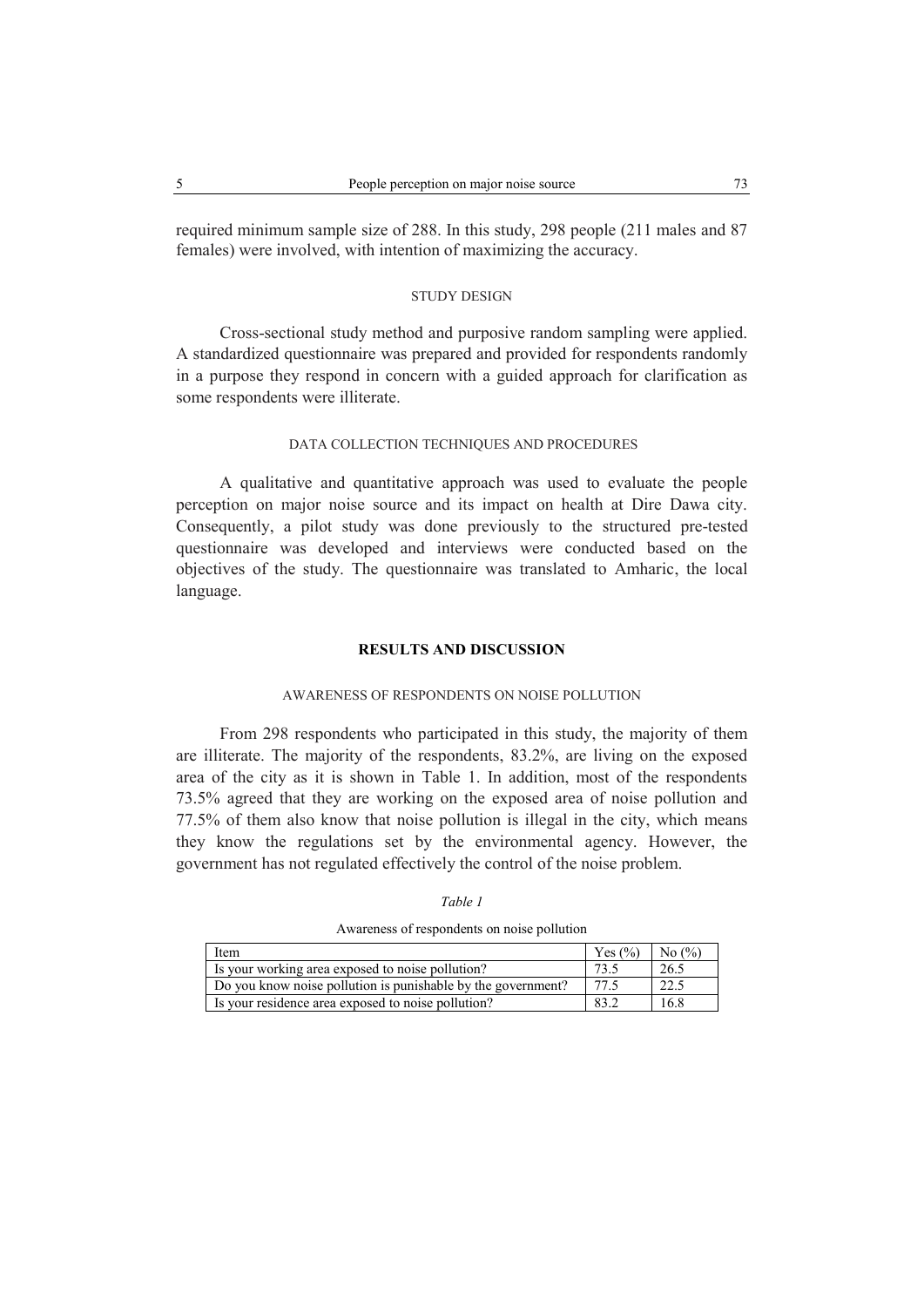## MAJOR SOURCE OF NOISE POLLUTION IN DIRE DAWA CITY

The result of this study revealed that the major sources of noise in the city were vehicles, such as three wheel vehicles, automobiles, and trucks; as well as individual conversation as shown in Table 2. According to respondents' level of agreement, other sources of noises were not considered as a noise pollution to them, this being in contradiction to the report conducted in Addis Ababa [1]. His results showed that the religious institutions, commercial advertisements, musicvideo shops, night clubs, and workshops are among the top sources of noise which are completely different from the result of our study. Therefore, one of the major findings of our study was the people perception of noise pollution does not depend on only the intensity level of sound, but it mainly depends on the people interest for that sound. For example, the noise sources from the religion institutes (mosque, orthodox church, and protestant church) were not considered as a noise for the follower of that religion, but it was considered as noise pollution for others. Moreover, the noise source from recreation centers (night clubs and music shops) was not considered as noise pollution for most respondents as it was shown in [23]. This was in agreement with the report of [28] on the evaluation of noise pollution in educational institutes of Addis Ababa.

| Source                   | Always<br>true | Percent<br>$\%$ | Never<br>true | Percent<br>$\%$ | Neutral<br>$\%$ | Percent<br>$\%$ |
|--------------------------|----------------|-----------------|---------------|-----------------|-----------------|-----------------|
| Three wheel vehicles     | 263            | 88.3            | 33            | 11.0            | $\overline{2}$  | 0.67            |
| Welding and garage works | 96             | 32.2            | 196           | 65.8            | 6               | 2.0             |
| Mosque                   | 120            | 40.3            | 171           | 57.4            | $\overline{7}$  | 2.3             |
| Orthodox church          | 71             | 23.8            | 219           | 73.5            | 8               | 2.7             |
| Night club               | 121            | 40.6            | 158           | 53.0            | 19              | 6.4             |
| Protestant church        | 100            | 33.6            | 178           | 59.7            | 20              | 6.7             |
| Bar grocery and hotel    | 153            | 51.3            | 134           | 45.0            | 11              | 3.7             |
| Dogs barking             | 128            | 43.0            | 159           | 53.4            | 11              | 3.6             |
| Music shop               | 68             | 22.8            | 210           | 70.5            | 20              | 6.7             |
| Automobile and truck     | 224            | 75.2            | 67            | 22.5            | $\overline{7}$  | 2.3             |
| Construction and working |                |                 |               |                 |                 |                 |
| place                    | 67             | 22.5            | 215           | 72.1            | 16              | 5.4             |
| Market place             | 77             | 25.8            | 210           | 70.5            | 11              | 3.7             |
| Industries               | 23             | 7.7             | 259           | 86.9            | 16              | 5.4             |
| Schools                  | 58             | 19.5            | 225           | 75.5            | 15              | 5.0             |
| Individual conversation  | 192            | 64.4            | 94            | 31.5            | 12              | 4.1             |

| an<br>, |  |
|---------|--|
|         |  |

Major sources of noise pollution in Dire Dawa city [9]

**Note**: The shaded cells indicate the top high noise sources.

As we know, the market places around every corner of the country are an open market. They are full of noise and communication is not easy as such, since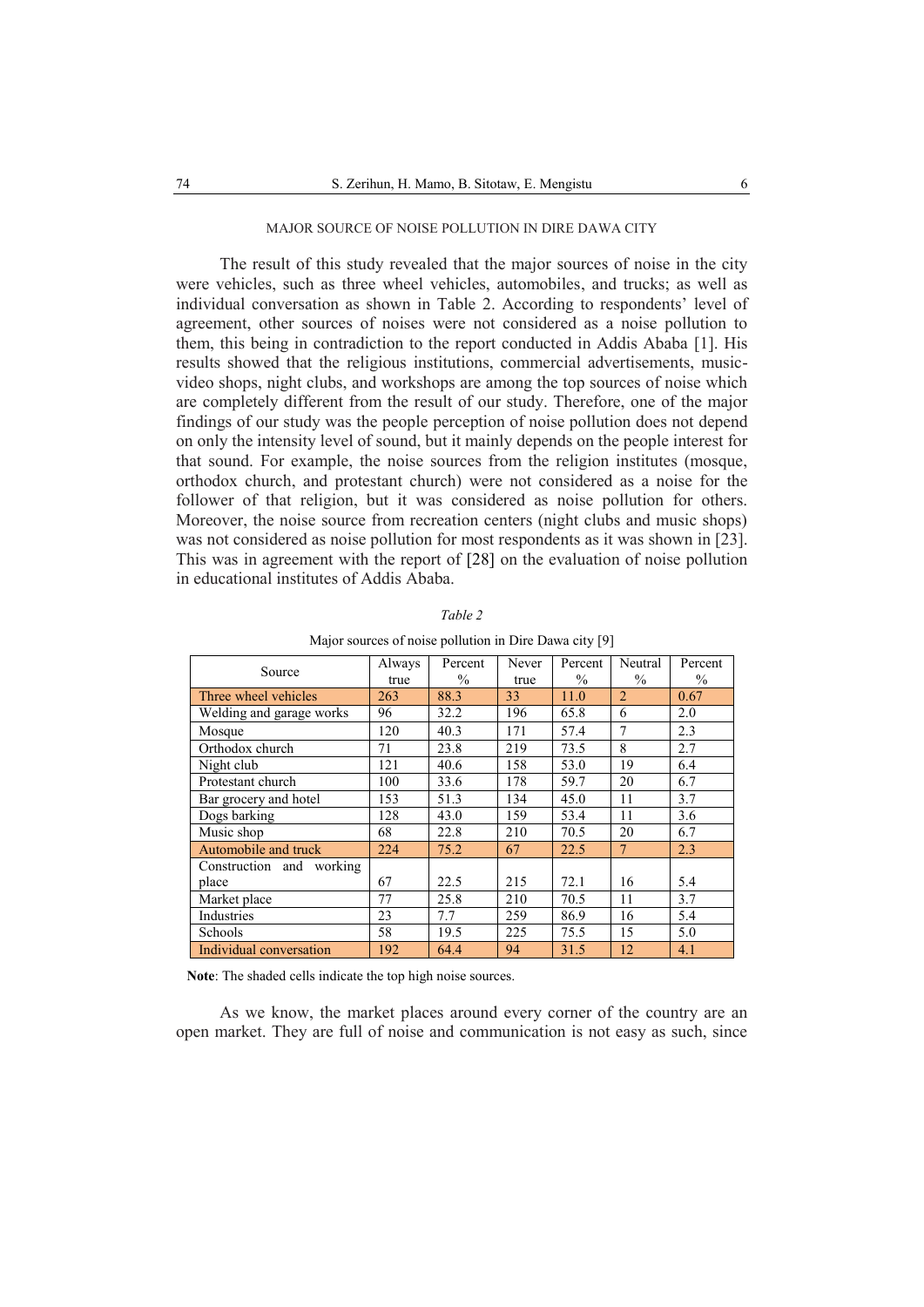everybody is shouting here and there. Peoples cannot understand what the other says. But the result shown in Table 2 is one of the least places where noise is produced relative to other. It was contrary to the result obtained by [4] around Addis Ababa and was higher than the permissible limit set for the commercial area. The other area which has a low level of noise was observed around the industrial area as it is shown in Table 2. This could be due to the fact that the development of industry across the city is at infant stages here.

Another important finding of this study was the people psychological adaptation to noise. That means, for the people who have lived for a long time around one type of noise source, that noise was not considered as noise pollution, but it was considered as noise pollution for newcomers. These two important findings of the study are disagreeing with WHO regarding the noise exposure recommendations. Therefore, the sound is considered as a noise when it is at wrong time and at wrong places, which is relative from person perceptions.

Moreover, Table 2 shows that a small number of respondents are neutral for mentioning source of noise as night clubs, churches, and music shops because they do not want to confront with these organizations.

The effects of noise pollution are fullness or stuffiness in the ear, pain and hearing fatigue, stress, distortion of sound and interference with speech, sensitivity, dizziness, cardiovascular and physiological effect and hearing impairment. Majority of respondents (55.37%) believe that there is a positive perception effect of fullness or stuffiness in their ear, which is shown in Table 3. 61.74% of respondents do not believe that they experience pain and hearing fatigue in the ears. But 51.4% of respondents believe that there is a perception of stress. On the contrary, 61.41% respondents believe that there is no dizziness perception. The results revealed that most of respondents do not believe perceptions on cardiovascular (70.81%) and physical effect, and hearing impairment (71.48%), which are contrary to WHO Guidelines for Community Noise [26] and health risks associated with noise pollution [27]

| Perceived effects of noise                       | Participants perception of noise effects |       |       |       |
|--------------------------------------------------|------------------------------------------|-------|-------|-------|
|                                                  | Yes(n)                                   | (0/0) | No(n) | (%)   |
| Fullness or stuffiness in your ear               | 165                                      | 55.37 | 133   | 44.63 |
| Pain and hearing fatigue                         | 114                                      | 38.26 | 184   | 61.74 |
| <b>Stress</b>                                    | 153                                      | 51.34 | 145   | 48.66 |
| Distortion of sound and interference with speech | 143                                      | 47.09 | 155   | 52.01 |
| Sensitivity                                      | 141                                      | 47.32 | 157   | 52.68 |
| <b>Dizziness</b>                                 | 115                                      | 38.59 | 183   | 61.41 |
| Cardiovascular and physiological effect          | 87                                       | 29.19 | 2.11  | 70.81 |
| Hearing impairment                               | 85                                       | 28.52 | 213   | 71.48 |

*Table 3*

Perceived effects of noise pollution by study participants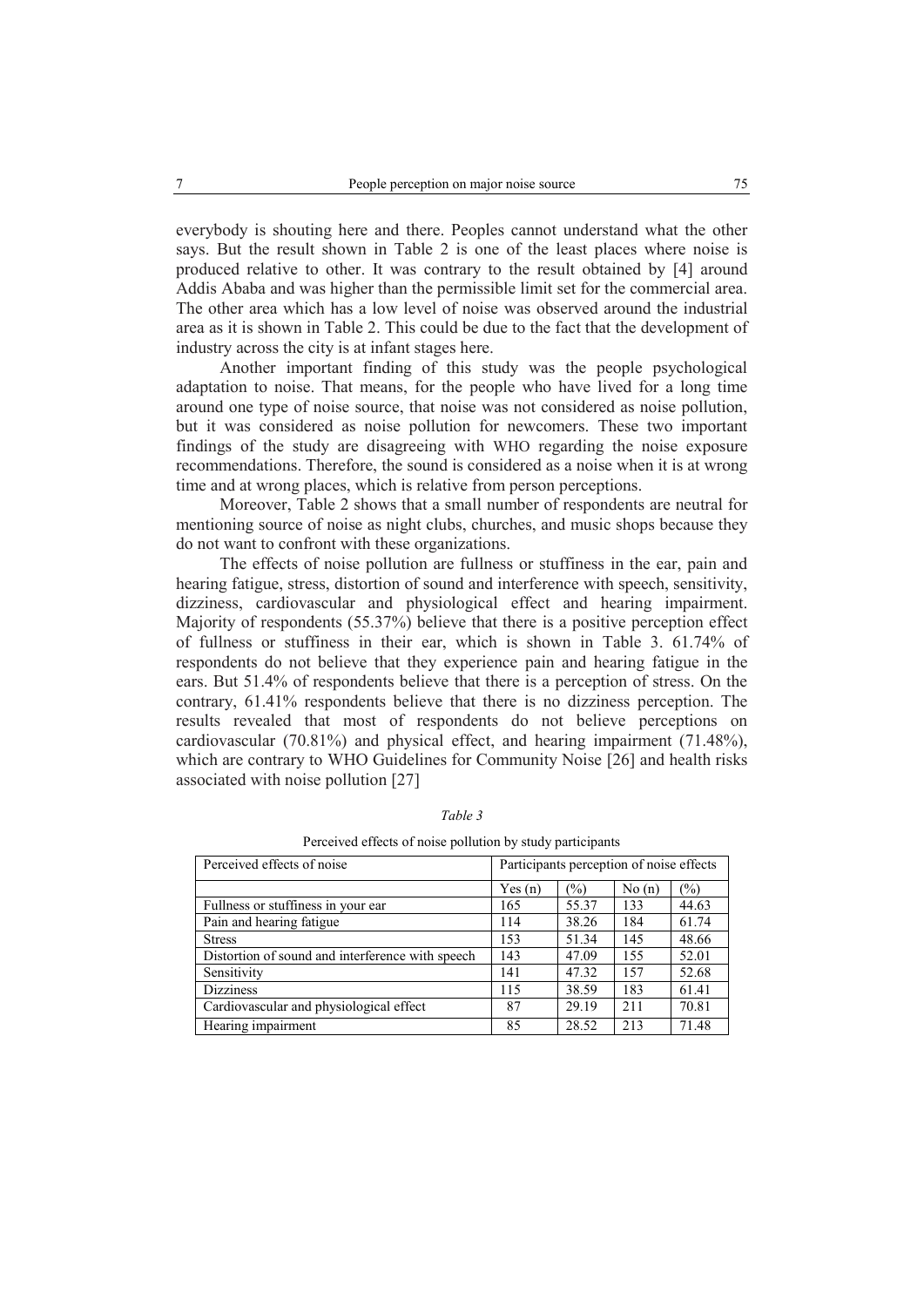## **CONCLUSION**

The result of this study revealed that the major sources of noise in the city were vehicles, such as three wheels vehicles, automobiles, and trucks as it was shown [23]. The other sources of noise were not considered as noise pollutant.

One of the major findings of this study was that the people perception on noise pollution does not depend only on the intensity level of sound, but mainly on their interest for a peculiar sound. For example, the noise source from the religion institute was not considered as a noise for the follower of that religion, but it was considered as noise pollution for others. Moreover, the noise source from recreation centers was not considered as noise pollution for most respondents.

Another important finding of this study was the sensory adaptation to noise of the people. This means that the people who have lived for a long time around one type of noise source do not perceive it as a noise pollution while it was considered for the newcomers. These two important findings disagree with WHO guidelines for community noise and health risks associated with noise pollution [26].

Noise cannot be diluted, cleansed, collected or reused, but a precautionary principle can be applied, so that no human being should involuntarily be exposed to noise that could be harmful to their hearing, health, and wellbeing.

## **RECOMMENDATION**

The city administration should design strategy and implement it to reduce noise pollution from schools, hospitals, offices, churches, mosques, and residential places. Public discussions on noise sources and adverse effects should be done in a regular manner to create and increase awareness of the people. Noise protection programs and legal frames should be designed by the city administration. The light and heavy industry sites and highways airports should be located far away from the residential areas. Concerned bodies should have clear noise pollution compliance handling and management system. Effective mitigation and control strategies of the noise emissions should be introduced. Sensitive environments such as schools, residence, hospitals, and public areas should have minimal threshold noise levels. The below recommendations are to be followed:

- Create public forums on noise sources and adverse effects.
- Create, collect, and distribute scientific research works about noise mitigation.
- Strengthen laws and administrative roles to control noise mitigation.
- Establish networks among environmental, higher institution in the city working on noise mitigation issues.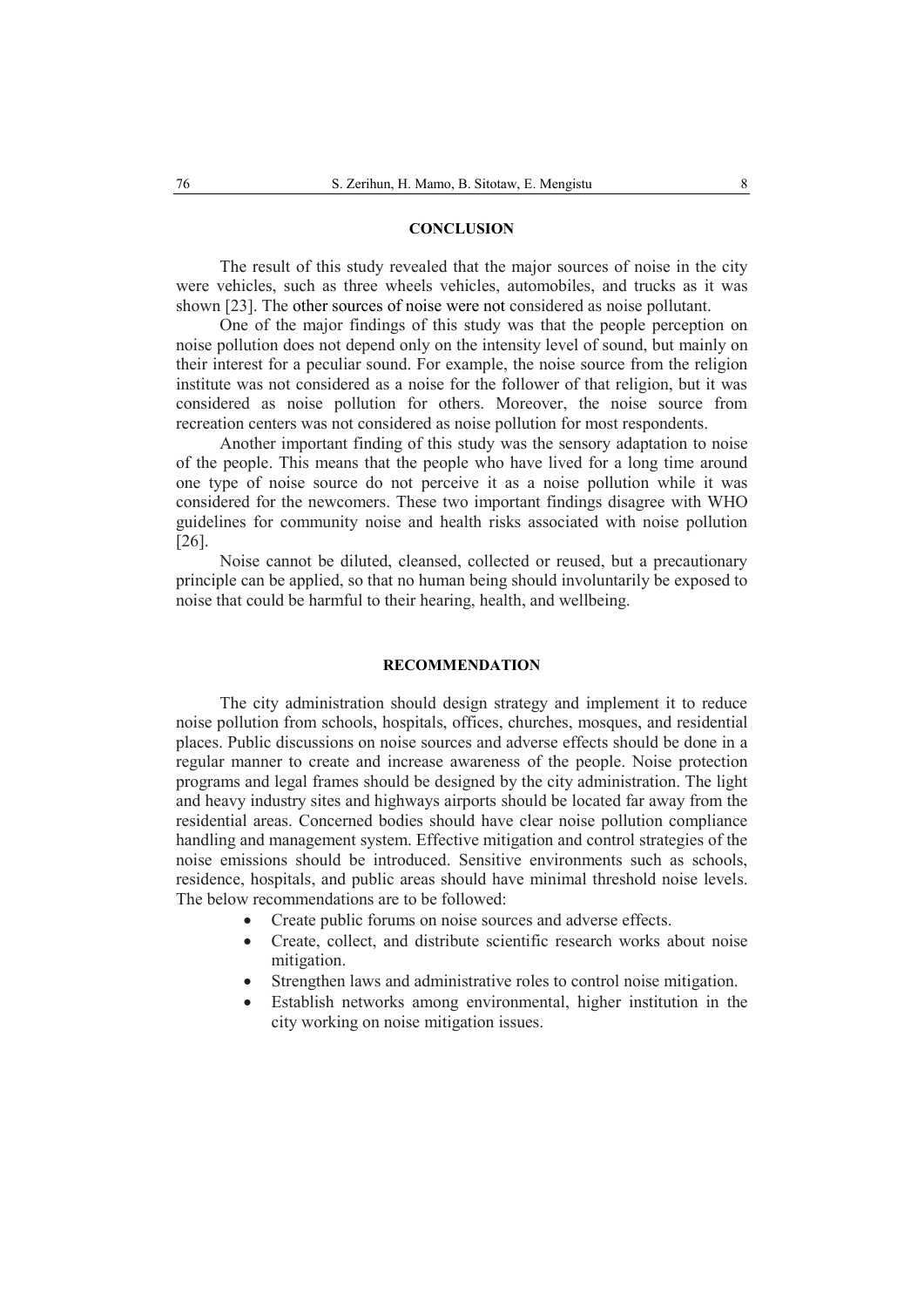#### **REFERENCES**

- 1. ABERRA, B. Environmental noise pollution in Addis Ababa; major sources and public reactions in noise pollution in Addis Ababa, *Forum for Environment*, 2011, **2**, 8–28.
- 2. AHMAD, J., R.S. ABBAS AL-OMARI, Evaluation of traffic noise pollution in Amman and Jordan, *Environmental Monitoring and Assessment*, 2006, **120**, 499–525.
- 3. ALAM, J.B., J. JOBAIR, M.M. RAHMAN, A.K. DIKSHIT, S.K. KHAN, Study on traffic noise level of Sylhet by multiple regression analysis associated with health hazards, *Iran J. Environ. Health Sci. Eng.*, 2006, **3**(2), 71–78.
- 4. ANDUALEM, M., L. SEYOUM, Spatial variation of noise pollution level in the main commercial center in Addis Ababa, Ethiopia, *International Journal of Environmental Sciences*  2014, **3**(4), 175–182.
- 5. ARSHDEEP, S., S.K. JAYPREET, Effect of pollution on common man in India: A legal perspective, *Advan. Life Sci.Technol*., 2012, **4**(1), 35–41.
- 6. AYYUB, Z., A.M. SEYES, E. RAJA, Monitoring rail traffic using wireless sensor network (WSN), *IJCSET*, 2012, **2**(6), 1280–1282.
- 7. BAAJ, M.H., M. El-FADED, S.M. SHAZBAK, E. SALIBY, Doweling noise at elevated highways in urban areas: a practical application, *Journal of Urban Planning and Development*, 2001, **127**(4), 169–180.
- 8. BABISCH, W., Noise and health, *Environ. Health Perspect.*, 2005, **113**(1), A14–15.
- 9. BELOJEVIC, G.A., B.D. JAKOVLJEVIC, V.J. STOJANOV, V.Z. SLEPCEVIC, K.Z. PAUNOVIC, Nighttime road-traffic noise and arterial hypertension in an urban population**,** *Hypertens. Res*., 2008, **31**(4), 775–781.
- 10. BOES, S., S. NÜESCH, Quasi-experimental evidence on the effect of aircraft noise on apartment rents*, J. Urb. Econ*., 2011, **69**(2), 196–204.
- 11. CHRISTOPHER, N., Noise control, pollution in Banepa, a semi urban town of Nepal, *Kathmandu Univ. J. Sci. Tech*., 1979, **1**, 1–9.
- 12. DASARATHY, A.K., T.S. THANDAVAMOORTHY, Pollution due to noise from selected places, *IOSR J. Mechan. Civil Engineer*., 2013, **10**(3), 12–16.
- 13. EDMUND, Y.W., H. ASHLEY, R. TOM, B. RAJIV, Spatial distribution of traffic induced noise exposures in a U.S. city: An analytic tool for accessing the health impact of urban planning decision, *International Journal of Health Geographics*, 2007, **6**(24), 1–16.
- 14. Federal Democratic Republic of Ethiopia, *Environmental pollution control proclamation*, 2012, **12**(9), 1–8.
- 15. FYHRI, A., R. KLAEBOE, Road traffic noise, sensitivity, annoyance and self-reported health A structural equation model exercise, *Environment International*, 2009, **35**, 91–97.
- 16. GAGANIJA, M.S., S.L. MKOMA, E.S. LEMA, Attitudes of community to urban traffic noise in Morogoro, Tanzania. *Ethiopian Journal of Environmental Studies and Management,* 2012, **5**(3), 218–224.
- 17. Z.F. GHATASS, Assessment and analysis of traffic noise pollution in Alexandria city, Egypt, *World Applied Sciences Journal*, 2009, **6**(3), 433–441.
- 18. HARRIS, C.M., *Handbook of Noise Control*, McGraw Hill, New York, 1997.
- 19. HAMED, S.M., S.K. GHODRATOLLAH, A. JAFARI, S. DEHESTANI, Environmental noise pollution in the city of Khoramabad, Iran, *Journal of Environmental Science and Technology*, 2008, **1**(4), 164–168.
- 20. KIELY, G., *Environmental Engineering*, McGraw-Hill, New York, 1997, pp. 390–418.
- 21. LI, B., S. TAOA, R.W. DAWSON, J. CAOA. K.A. LAMB, A GIS based road traffic noise prediction model, *Applied Acoustics*, 2002, **63**, 679–691.
- 22. MURTHY, V.K., A.K. MAJUMDER, S.N. KHANAL, D.P. SUBEDI, Assessment of traffic noise pollution in Banepa, a semi urban town of Nepal, *Kathmandu University Journal of Science, Engineering and Technology*, 2007, **13**, 12–20.